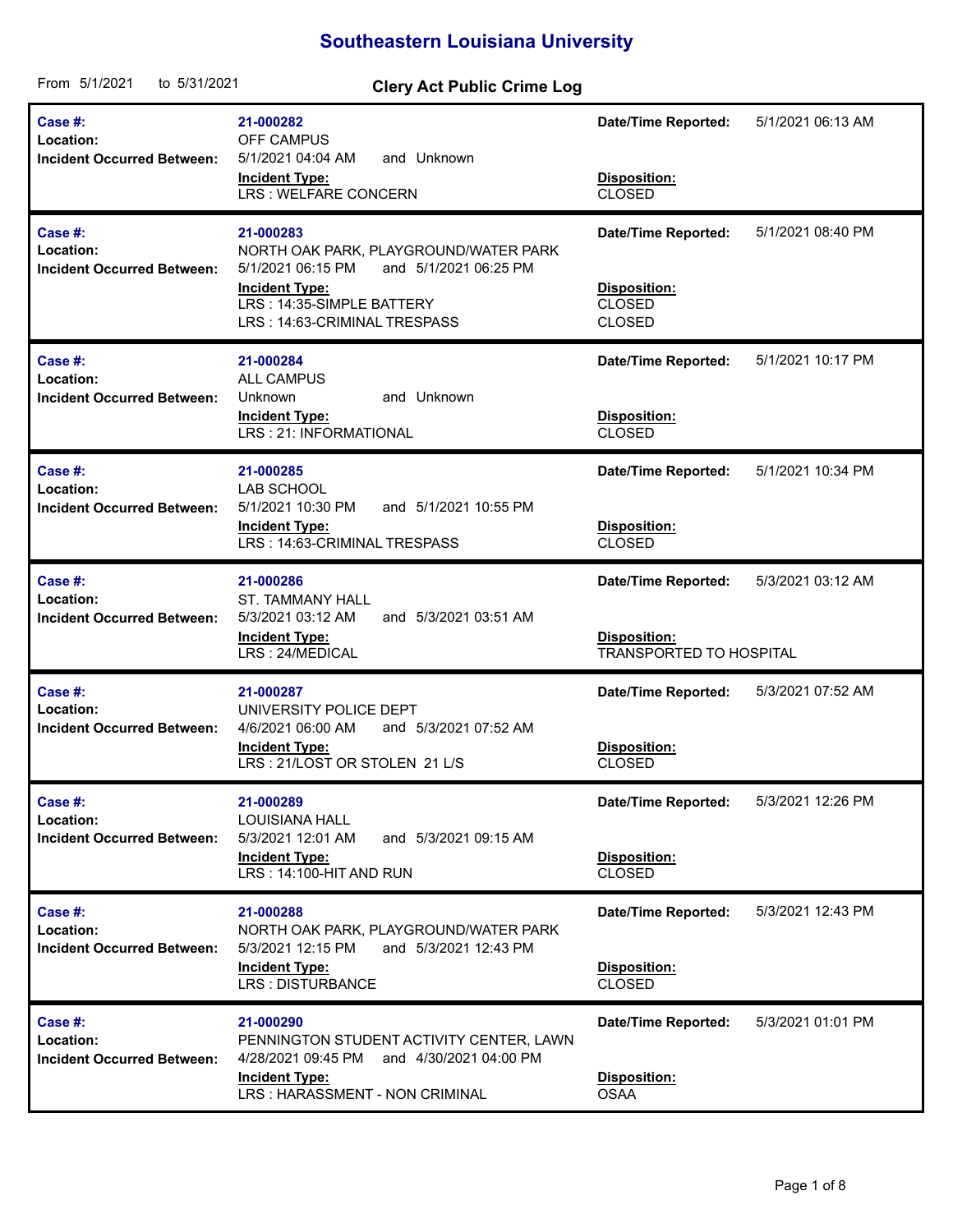| Case #:<br>Location:<br><b>Incident Occurred Between:</b>    | 21-000291<br>NORTH GENERAL PERSHING STREET<br>5/3/2021 01:55 PM<br>and 5/3/2021 01:55 PM<br><b>Incident Type:</b><br>LRS: 14:100-HIT AND RUN     | <b>Date/Time Reported:</b><br>Disposition:<br>OPEN - PENDING INFORMATION   | 5/3/2021 01:58 PM |
|--------------------------------------------------------------|--------------------------------------------------------------------------------------------------------------------------------------------------|----------------------------------------------------------------------------|-------------------|
| Case $#$ :<br>Location:<br><b>Incident Occurred Between:</b> | 21-000292<br>NORTH UNION, PARKING LOT<br>5/3/2021 06:55 AM<br>and 5/3/2021 12:36 PM<br><b>Incident Type:</b><br>LRS: ACCIDENTAL DAMAGE           | <b>Date/Time Reported:</b><br><b>Disposition:</b><br><b>CLOSED</b>         | 5/3/2021 02:13 PM |
| Case #:<br>Location:<br><b>Incident Occurred Between:</b>    | 21-000293<br>PRIDE HALL<br>5/4/2021 07:45 PM<br>and 5/4/2021 07:51 PM<br><b>Incident Type:</b><br>LRS : WELFARE CONCERN                          | <b>Date/Time Reported:</b><br>Disposition:<br><b>CLOSED</b>                | 5/4/2021 07:51 PM |
| Case #:<br>Location:<br><b>Incident Occurred Between:</b>    | 21-000294<br><b>ST. TAMMANY HALL</b><br>5/5/2021 07:30 AM<br>and 5/5/2021 07:30 AM<br><b>Incident Type:</b><br>LRS : WELFARE CONCERN             | <b>Date/Time Reported:</b><br>Disposition:<br><b>CLOSED</b>                | 5/5/2021 07:30 AM |
| Case #:<br>Location:<br><b>Incident Occurred Between:</b>    | 21-000295<br>LA HIGHWAY 3234/UNIVERSITY AVENUE<br>5/5/2021 11:54 AM<br>and 5/5/2021 12:08 PM<br><b>Incident Type:</b><br>LRS: 14:100-HIT AND RUN | <b>Date/Time Reported:</b><br>Disposition:<br><b>CLOSED</b>                | 5/5/2021 11:54 AM |
|                                                              |                                                                                                                                                  |                                                                            |                   |
| Case #:<br>Location:<br><b>Incident Occurred Between:</b>    | 21-000296<br>PRIDE HALL, PARKING LOT<br>5/4/2021 09:00 PM<br>and 5/5/2021 04:00 PM<br><b>Incident Type:</b><br>LRS: 14:100-HIT AND RUN           | <b>Date/Time Reported:</b><br>Disposition:<br><b>CLOSED</b>                | 5/6/2021 01:47 PM |
| Case #:<br>Location:<br><b>Incident Occurred Between:</b>    | 21-000297<br><b>CLARK HALL</b><br>5/6/2021 02:50 PM<br>and 5/6/2021 03:34 PM<br><b>Incident Type:</b><br>LRS: 24/MEDICAL                         | <b>Date/Time Reported:</b><br>Disposition:<br><b>CLOSED</b>                | 5/6/2021 02:50 PM |
| Case #:<br>Location:<br><b>Incident Occurred Between:</b>    | 21-000298<br>ST. TAMMANY HALL, PARKING LOT<br>and 5/7/2021 12:53 PM<br>5/6/2021 09:30 AM<br><b>Incident Type:</b><br>LRS: 14:100-HIT AND RUN     | <b>Date/Time Reported:</b><br><b>Disposition:</b><br>PENDING INVESTIGATION | 5/7/2021 12:53 PM |
| Case #:<br>Location:<br><b>Incident Occurred Between:</b>    | 21-000299<br>PENNINGTON STUDENT ACTIVITY CENTER<br>5/7/2021 06:00 PM<br>and 5/7/2021 06:20 PM<br><b>Incident Type:</b><br>LRS: 14:67-THEFT       | <b>Date/Time Reported:</b><br>Disposition:<br><b>CLOSED</b>                | 5/7/2021 07:05 PM |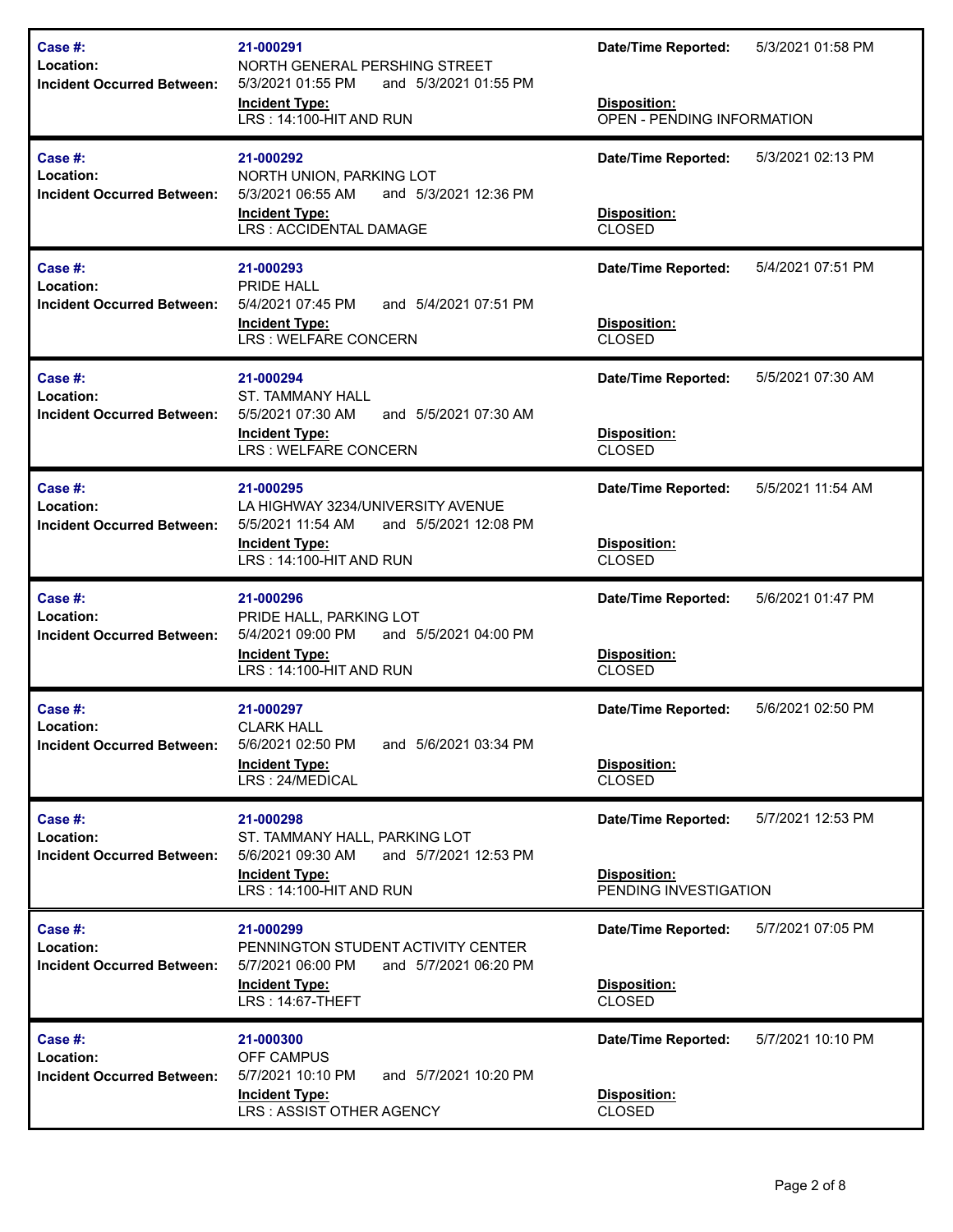| Case #:<br>Location:<br>Incident Occurred Between:        | 21-000301<br>SOUTHEASTERN OAKS, BUILDING 6<br>5/8/2021 08:26 PM<br>and 5/8/2021 08:44 PM<br><b>Incident Type:</b><br>LRS: 24/MEDICAL                                                                                                     | <b>Date/Time Reported:</b><br>Disposition:<br><b>CLOSED</b>                  | 5/8/2021 08:27 PM  |
|-----------------------------------------------------------|------------------------------------------------------------------------------------------------------------------------------------------------------------------------------------------------------------------------------------------|------------------------------------------------------------------------------|--------------------|
| Case #:<br>Location:<br><b>Incident Occurred Between:</b> | 21-000302<br>LA HIGHWAY 3234/UNIVERSITY AVENUE<br>5/8/2021 11:47 PM<br>and 5/8/2021 11:48 PM<br><b>Incident Type:</b><br>LRS: 14:97-SIMPLE OBSTRUCTION OF A HIGHWAY C ARRESTED<br>LRS: 14:98-OPERATING A VEHICLE WHILE INTOXICA ARRESTED | <b>Date/Time Reported:</b><br>Disposition:                                   | 5/8/2021 11:49 PM  |
| Case #:<br>Location:<br><b>Incident Occurred Between:</b> | 21-000303<br>SOUTHEASTERN OAKS, PARKING AREA<br>5/6/2021 08:00 PM<br>and 5/9/2021 10:00 AM<br><b>Incident Type:</b><br>LRS: 14:100-HIT AND RUN                                                                                           | <b>Date/Time Reported:</b><br>Disposition:<br><b>CLOSED</b>                  | 5/9/2021 10:20 AM  |
| Case #:<br>Location:<br><b>Incident Occurred Between:</b> | 21-000307<br><b>ASCENSION HALL</b><br>5/10/2021 09:12 AM<br>and 5/10/2021 09:32 AM<br><b>Incident Type:</b><br>LRS: 21/UNBECOMING BEHAVIOR OF A STUDENT                                                                                  | <b>Date/Time Reported:</b><br>Disposition:<br><b>OSAA</b>                    | 5/10/2021 09:15 AM |
| Case #:<br>Location:<br><b>Incident Occurred Between:</b> | 21-000305<br>NORTH OAK STREET<br>5/10/2021 11:20 AM<br>and 5/10/2021 12:06 PM<br><b>Incident Type:</b><br>LRS: 20: AUTO ACCIDENT<br>LRS: 32:79-IMPROPER DRIVING WITHIN LANE                                                              | <b>Date/Time Reported:</b><br>Disposition:<br><b>CLOSED</b><br><b>CLOSED</b> | 5/10/2021 11:22 AM |
| Case #:<br>Location:<br><b>Incident Occurred Between:</b> | 21-000306<br>UNIVERSITY POLICE DEPT<br>5/10/2021 08:00 AM<br>and 5/10/2021 10:00 AM<br><b>Incident Type:</b><br>LRS : WELFARE CONCERN                                                                                                    | <b>Date/Time Reported:</b><br>Disposition:<br><b>TRANSPORTED TO HOSPITAL</b> | 5/10/2021 11:55 AM |
| Case #:<br>Location:<br><b>Incident Occurred Between:</b> | 21-000308<br>ST. TAMMANY HALL, PARKING LOT<br>and 5/10/2021 02:05 PM<br>5/9/2021 08:35 PM<br><b>Incident Type:</b><br>LRS: 14:56-SIMPLE CRIMINAL DAMAGE TO PROPER                                                                        | <b>Date/Time Reported:</b><br>Disposition:<br>PENDING INVESTIGATION          | 5/10/2021 02:16 PM |
| Case #:<br>Location:<br><b>Incident Occurred Between:</b> | 21-000309<br><b>SGA DRIVE</b><br>5/10/2021 04:57 PM<br>and 5/10/2021 04:58 PM<br><b>Incident Type:</b><br>LRS : WELFARE CONCERN                                                                                                          | <b>Date/Time Reported:</b><br><b>Disposition:</b><br><b>CLOSED</b>           | 5/10/2021 04:59 PM |
| Case #:<br>Location:<br><b>Incident Occurred Between:</b> | 21-000310<br><b>ASCENSION HALL</b><br>5/11/2021 11:48 AM<br>and 5/11/2021 12:58 PM<br><b>Incident Type:</b><br>LRS: 40:966-PENALTY FOR DISTRIBUTION OR POSS CLOSED - ARREST                                                              | <b>Date/Time Reported:</b><br>Disposition:                                   | 5/11/2021 11:48 AM |
| Case #:<br>Location:<br><b>Incident Occurred Between:</b> | 21-000311<br><b>STUDENT UNION</b><br>5/11/2021 12:23 PM<br>and 5/11/2021 12:24 PM<br><b>Incident Type:</b><br>LRS: 20: AUTO ACCIDENT                                                                                                     | <b>Date/Time Reported:</b><br>Disposition:<br><b>CLOSED</b>                  | 5/11/2021 12:23 PM |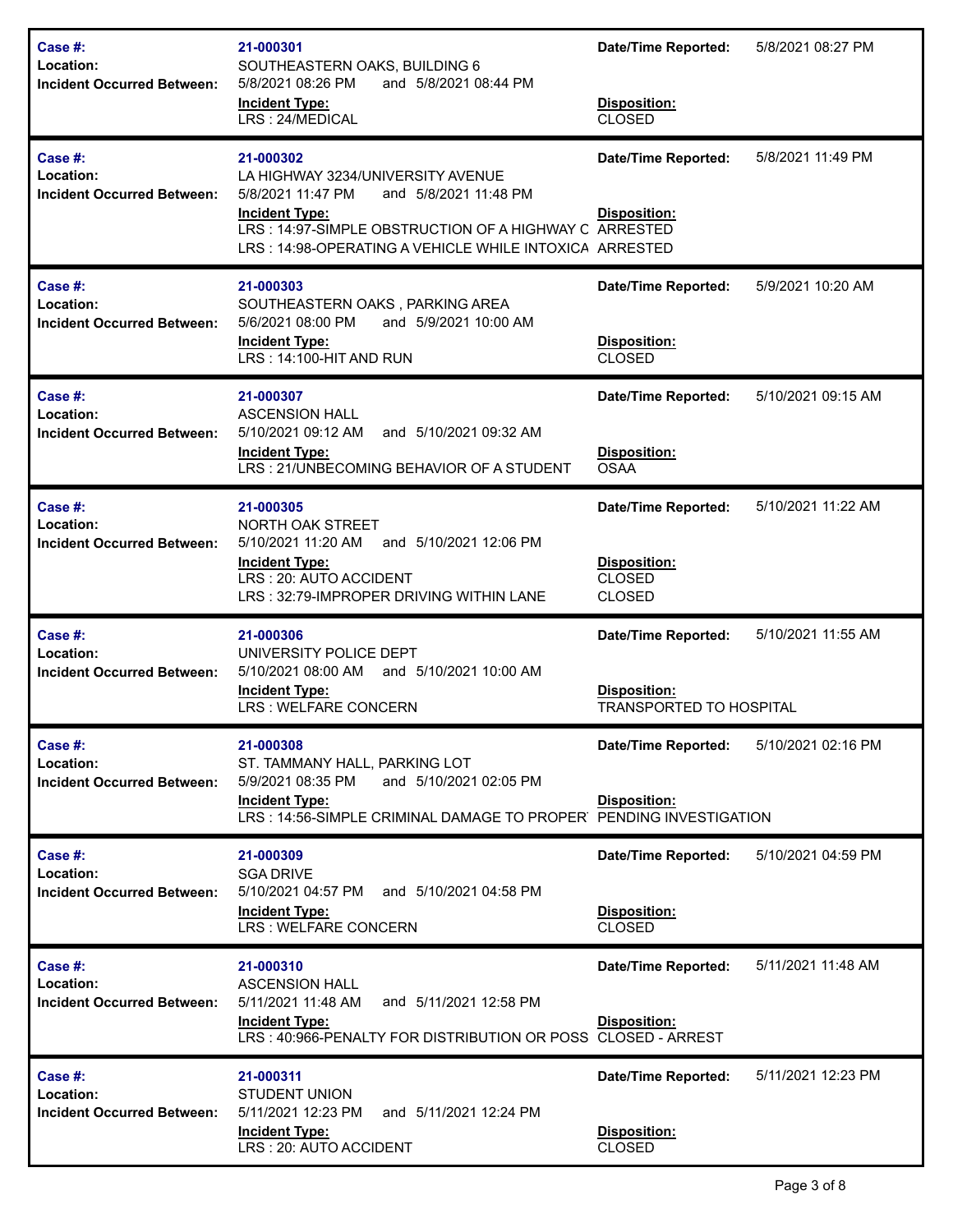| Case #:<br>Location:<br><b>Incident Occurred Between:</b>        | 21-000312<br>D VICKERS HALL, EAST PARKING LOT<br>5/11/2021 08:30 AM and 5/11/2021 03:40 PM<br><b>Incident Type:</b><br>LRS: 14:100-HIT AND RUN                                                                                                | <b>Date/Time Reported:</b><br>Disposition:<br>PENDING INVESTIGATION       | 5/11/2021 04:40 PM |
|------------------------------------------------------------------|-----------------------------------------------------------------------------------------------------------------------------------------------------------------------------------------------------------------------------------------------|---------------------------------------------------------------------------|--------------------|
| Case #:<br>Location:<br><b>Incident Occurred Between:</b>        | 21-000313<br>THE VILLAGE H<br>5/12/2021 08:55 PM<br>and 5/12/2021 08:57 PM<br><b>Incident Type:</b><br>LRS: 14:103/A2-DISTURBING THE PEACE / LANGUAC CLOSED                                                                                   | <b>Date/Time Reported:</b><br><b>Disposition:</b>                         | 5/12/2021 08:58 PM |
| Case #:<br>Location:<br><b>Incident Occurred Between:</b>        | 21-000314<br>ASCENSION HALL, PARKING LOT<br>5/13/2021 01:30 PM and 5/13/2021 01:30 PM<br><b>Incident Type:</b><br>LRS: 20: AUTO ACCIDENT                                                                                                      | <b>Date/Time Reported:</b><br>Disposition:<br><b>CLOSED</b>               | 5/13/2021 01:31 PM |
| <b>Case #:</b><br>Location:<br><b>Incident Occurred Between:</b> | 21-000315<br>NORTH OAK PARK, PARKING LOT<br>Unknown<br>and Unknown<br><b>Incident Type:</b><br>LRS: 21: INFORMATIONAL                                                                                                                         | <b>Date/Time Reported:</b><br>Disposition:<br><b>CLOSED</b>               | 5/13/2021 04:19 PM |
| <b>Case #:</b><br>Location:<br><b>Incident Occurred Between:</b> | 21-000316<br><b>ST. TAMMANY HALL</b><br>5/14/2021 10:00 AM and 5/14/2021 10:30 AM<br><b>Incident Type:</b><br>LRS: 14:62.2-SIMPLE BURGLARY OF AN INHABITED I                                                                                  | <b>Date/Time Reported:</b><br><b>Disposition:</b><br><b>CLOSED</b>        | 5/14/2021 10:48 AM |
| <b>Case #:</b><br>Location:<br><b>Incident Occurred Between:</b> | 21-000317<br>NORTH GENERAL PERSHING STREET EXTENSION<br>5/14/2021 11:05 AM and 5/14/2021 11:05 AM<br><b>Incident Type:</b><br>LRS: 20: AUTO ACCIDENT                                                                                          | <b>Date/Time Reported:</b><br>Disposition:<br><b>CLOSED</b>               | 5/14/2021 11:34 AM |
| <b>Case #:</b><br>Location:<br><b>Incident Occurred Between:</b> | 21-000318<br>NORTH OAK PARK, PARKING LOT<br>5/14/2021 03:19 PM and 5/14/2021 03:19 PM<br><b>Incident Type:</b><br>LRS: 24/MEDICAL                                                                                                             | <b>Date/Time Reported:</b><br>Disposition:<br><b>CLOSED</b>               | 5/14/2021 03:19 PM |
| <b>Case #:</b><br>Location:<br><b>Incident Occurred Between:</b> | 21-000319<br>NORTH OAK STREET<br>and Unknown<br>Unknown<br><b>Incident Type:</b><br>LRS: ASSIST OTHER AGENCY                                                                                                                                  | <b>Date/Time Reported:</b><br>Disposition:<br><b>CLOSED</b>               | 5/14/2021 11:39 PM |
| Case #:<br>Location:<br><b>Incident Occurred Between:</b>        | 21-000320<br>NORTH OAK STREET<br>5/16/2021 03:39 PM and 5/16/2021 03:40 PM<br><b>Incident Type:</b><br>LRS: 32:51-VEHICLE LICENSE REQUIRED<br>LRS: 47:501-FAILURE TO REGISTER VEHICLE<br>LRS: CCRP 211.1-PERSONS WITH OUTSTANDING W. ARRESTED | <b>Date/Time Reported:</b><br>Disposition:<br>ARRESTED<br><b>ARRESTED</b> | 5/16/2021 03:41 PM |
| Case #:<br>Location:<br><b>Incident Occurred Between:</b>        | 21-000321<br>NORTH OAK PARK, PARKING LOT<br>5/16/2021 04:20 PM and 5/16/2021 04:30 PM<br><b>Incident Type:</b><br>LRS: 40:966-PENALTY FOR DISTRIBUTION OR POSS ARRESTED                                                                       | <b>Date/Time Reported:</b><br>Disposition:                                | 5/16/2021 04:31 PM |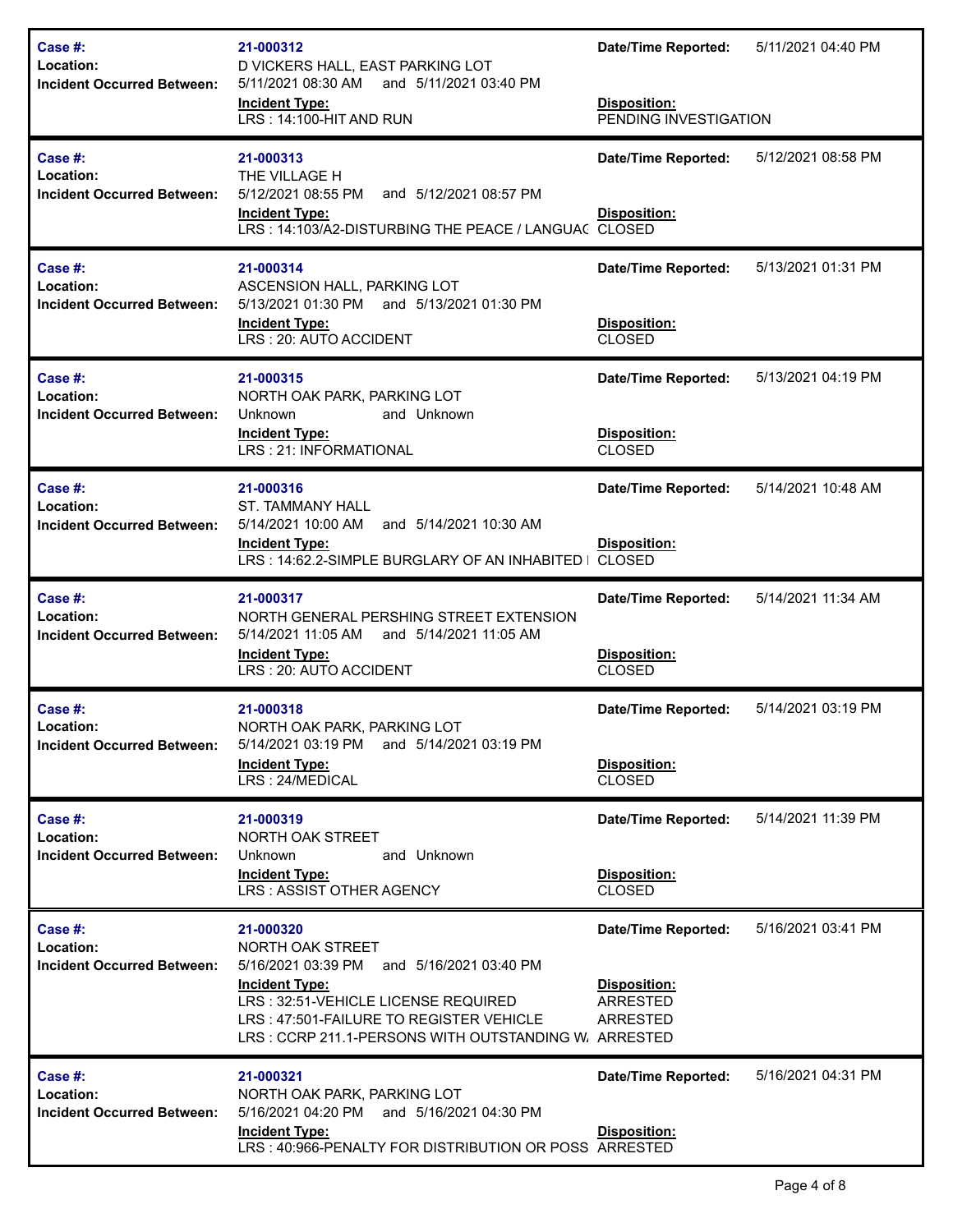| Case #:<br>Location:<br>Incident Occurred Between:        | 21-000322<br>THE VILLAGE H<br>5/16/2021 03:00 PM<br>and 5/17/2021 12:00 PM<br><b>Incident Type:</b><br>LRS: 14:62.2-SIMPLE BURGLARY OF AN INHABITED I                                                                | <b>Date/Time Reported:</b><br>Disposition:<br><b>CLOSED</b>                 | 5/17/2021 01:41 PM |
|-----------------------------------------------------------|----------------------------------------------------------------------------------------------------------------------------------------------------------------------------------------------------------------------|-----------------------------------------------------------------------------|--------------------|
| Case #:<br>Location:<br><b>Incident Occurred Between:</b> | 21-000323<br><b>WASHINGTON HALL</b><br>5/15/2021 08:00 AM<br>and 5/17/2021 03:36 PM<br><b>Incident Type:</b><br>LRS: 14:56-SIMPLE CRIMINAL DAMAGE TO PROPER                                                          | <b>Date/Time Reported:</b><br>Disposition:<br>PENDING INVESTIGATION         | 5/17/2021 03:36 PM |
| Case #:<br>Location:<br><b>Incident Occurred Between:</b> | 21-000324<br>NORTH OAK PARK, WALKING TRACK<br>5/17/2021 03:55 PM<br>and 5/17/2021 04:33 PM<br><b>Incident Type:</b><br>LRS : WELFARE CONCERN                                                                         | <b>Date/Time Reported:</b><br>Disposition:<br><b>CLOSED</b>                 | 5/17/2021 03:56 PM |
| Case #:<br>Location:<br><b>Incident Occurred Between:</b> | 21-000325<br>NORTH OAK PARK, PARKING LOT<br>5/19/2021 10:25 AM and 5/19/2021 10:28 AM<br><b>Incident Type:</b><br>LRS: 40:966-PENALTY FOR DISTRIBUTION OR POSS CLOSED - ARREST                                       | <b>Date/Time Reported:</b><br><b>Disposition:</b>                           | 5/19/2021 10:29 AM |
| Case #:<br>Location:<br><b>Incident Occurred Between:</b> | 21-000326<br>GENERAL PERSHING STREET, PARKING LOT<br>5/19/2021 02:55 PM<br>and 5/19/2021 04:45 PM<br><b>Incident Type:</b><br>LRS: 14:100-HIT AND RUN                                                                | <b>Date/Time Reported:</b><br>Disposition:<br><b>CLOSED</b>                 | 5/19/2021 04:48 PM |
| Case #:<br>Location:<br><b>Incident Occurred Between:</b> | 21-000327<br>UNIVERSITY POLICE DEPT<br>5/19/2021 05:48 PM and 5/19/2021 07:29 PM<br><b>Incident Type:</b><br>LRS : WELFARE CONCERN                                                                                   | <b>Date/Time Reported:</b><br>Disposition:<br><b>CLOSED</b>                 | 5/19/2021 05:48 PM |
| Case #:<br>Location:<br><b>Incident Occurred Between:</b> | 21-000328<br><b>D VICKERS HALL</b><br>5/19/2021 08:52 PM<br>and 5/19/2021 09:02 PM<br><b>Incident Type:</b><br>LRS: 24/MEDICAL                                                                                       | <b>Date/Time Reported:</b><br>Disposition:<br>TRANSPORTED TO HOSPITAL       | 5/19/2021 08:52 PM |
| Case #:<br>Location:<br><b>Incident Occurred Between:</b> | 21-000329<br>NORTH OAK PARK, GATE<br>5/19/2021 09:50 PM and 5/19/2021 09:58 PM<br><b>Incident Type:</b><br>LRS: 14:56-SIMPLE CRIMINAL DAMAGE TO PROPER CLOSED - ARREST<br>LRS: 14:99-RECKLESS OPERATION OF A VEHICLE | <b>Date/Time Reported:</b><br><b>Disposition:</b><br><b>CLOSED - ARREST</b> | 5/19/2021 09:58 PM |
| Case #:<br>Location:<br><b>Incident Occurred Between:</b> | 21-000330<br>OFF CAMPUS<br>5/23/2021 08:17 PM<br>and 5/23/2021 08:37 PM<br><b>Incident Type:</b><br>SIGNAL : MEDICAL - EMERGENCY                                                                                     | <b>Date/Time Reported:</b><br>Disposition:<br><b>CLOSED</b>                 | 5/23/2021 08:17 PM |
| Case #:<br>Location:<br><b>Incident Occurred Between:</b> | 21-000331<br>PARKING GARAGE<br>and 5/23/2021 11:40 PM<br>5/23/2021 11:06 PM<br><b>Incident Type:</b><br>SIGNAL : SUSPICIOUS ACTIVITY                                                                                 | <b>Date/Time Reported:</b><br>Disposition:<br><b>OSAA</b>                   | 5/23/2021 11:06 PM |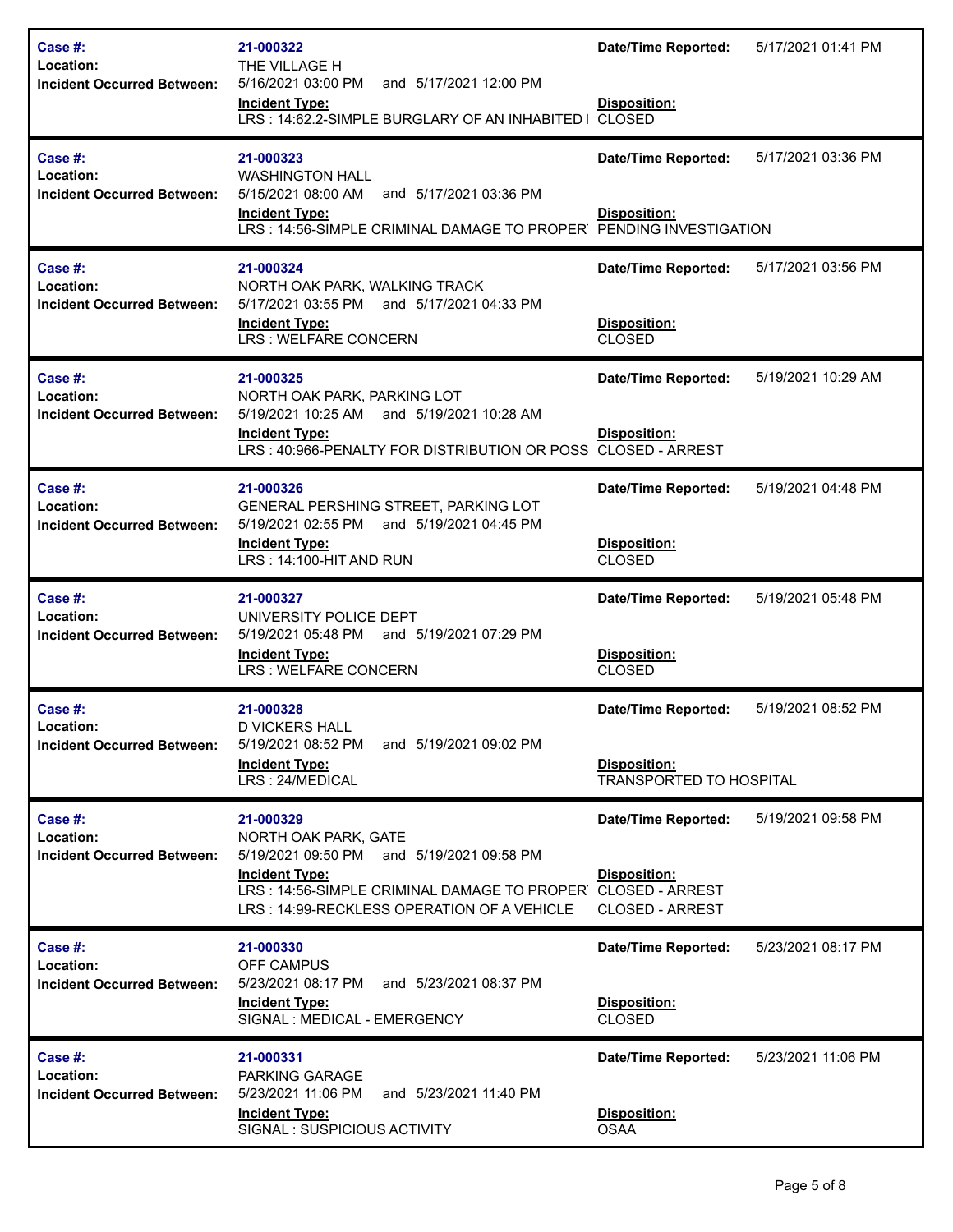| Case #:<br>Location:<br><b>Incident Occurred Between:</b>        | 21-000332<br>PARKING GARAGE<br>5/24/2021 01:02 AM<br>and 5/24/2021 01:02 AM<br><b>Incident Type:</b><br>SIGNAL: SUSPICIOUS ACTIVITY                                                                                                                                     | 5/24/2021 01:02 AM<br><b>Date/Time Reported:</b><br>Disposition:<br><b>CLOSED</b>                         |  |
|------------------------------------------------------------------|-------------------------------------------------------------------------------------------------------------------------------------------------------------------------------------------------------------------------------------------------------------------------|-----------------------------------------------------------------------------------------------------------|--|
| <b>Case #:</b><br>Location:<br><b>Incident Occurred Between:</b> | 21-000333<br>LA HIGHWAY 3234/UNIVERSITY AVENUE<br>5/24/2021 11:23 PM<br>and 5/24/2021 11:45 PM<br><b>Incident Type:</b><br>LRS: 32:415-SUSPENDED/REVOKED THIS STATE AN CLOSED<br>LRS: 32:64-SPEEDING<br>LRS: CCRP 211.1-PERSONS WITH OUTSTANDING W. CLOSED - ARREST     | 5/24/2021 11:23 PM<br><b>Date/Time Reported:</b><br><b>Disposition:</b><br><b>CLOSED</b>                  |  |
| <b>Case #:</b><br>Location:<br><b>Incident Occurred Between:</b> | 21-000334<br><b>FAYARD HALL</b><br>5/21/2021 03:30 PM<br>and 5/21/2021 04:43 PM<br><b>Incident Type:</b><br>SIGNAL : TITLE IX REFERRAL                                                                                                                                  | 5/25/2021 10:49 AM<br><b>Date/Time Reported:</b><br><b>Disposition:</b><br>REFERRED TO TITLE IX           |  |
| Case #:<br>Location:<br><b>Incident Occurred Between:</b>        | 21-000335<br><b>ALUMNI FIELD</b><br>5/26/2021 05:25 PM<br>and 5/26/2021 06:03 PM<br><b>Incident Type:</b><br>SIGNAL: MEDICAL - EMERGENCY                                                                                                                                | 5/26/2021 05:29 PM<br><b>Date/Time Reported:</b><br><b>Disposition:</b><br><b>TRANSPORTED TO HOSPITAL</b> |  |
| <b>Case #:</b><br>Location:<br><b>Incident Occurred Between:</b> | 21-000336<br><b>ALUMNI FIELD</b><br>and 5/27/2021 09:26 PM<br>5/27/2021 09:25 PM<br><b>Incident Type:</b><br>LRS: 14:63.5-ENTRY OR REMAINING ON SITE OF A S ARRESTED                                                                                                    | 5/27/2021 09:26 PM<br><b>Date/Time Reported:</b><br><b>Disposition:</b>                                   |  |
| Case #:<br>Location:<br><b>Incident Occurred Between:</b>        | 21-000337<br>NORTHWEST RAILROAD AVENUE<br>5/28/2021 12:30 AM and 5/28/2021 12:31 AM<br><b>Incident Type:</b><br>LRS: 14:70.7-UNLAWFUL PRODUCTION, MANUFACTI ARRESTED<br>LRS: 14:98-OPERATING A VEHICLE WHILE INTOXICA ARRESTED<br>LRS: 32:301-FAILURE TO TURN ON LIGHTS | 5/28/2021 12:31 AM<br><b>Date/Time Reported:</b><br>Disposition:<br><b>ARRESTED</b>                       |  |
| Case #:<br>Location:<br><b>Incident Occurred Between:</b>        | 21-000338<br>NORTHWEST RAILROAD AVENUE<br>5/28/2021 01:05 AM and 5/28/2021 01:05 AM<br><b>Incident Type:</b><br>SIGNAL: ASSIST ANOTHER AGENCY                                                                                                                           | <b>Date/Time Reported:</b><br>5/28/2021 01:05 AM<br>Disposition:<br><b>CLOSED</b>                         |  |
| Case #:<br>Location:<br><b>Incident Occurred Between:</b>        | 21-000339<br>NORTHWEST RAILROAD AVENUE<br>5/29/2021 12:35 AM<br>and 5/29/2021 12:36 AM<br><b>Incident Type:</b><br>LRS: 14:98-OPERATING A VEHICLE WHILE INTOXICA ARRESTED<br>LRS: 32:64-SPEEDING                                                                        | 5/29/2021 12:36 AM<br><b>Date/Time Reported:</b><br>Disposition:<br>ARRESTED                              |  |
| Case #:<br>Location:<br><b>Incident Occurred Between:</b>        | 21-000340<br><b>MANE STREET</b><br>and 5/29/2021 10:33 PM<br>5/29/2021 09:45 PM<br><b>Incident Type:</b><br>LRS: 32:79-IMPROPER DRIVING WITHIN LANE<br>LRS: 40:966-PENALTY FOR DISTRIBUTION OR POSS ARRESTED                                                            | 5/29/2021 09:45 PM<br><b>Date/Time Reported:</b><br>Disposition:<br>ARRESTED                              |  |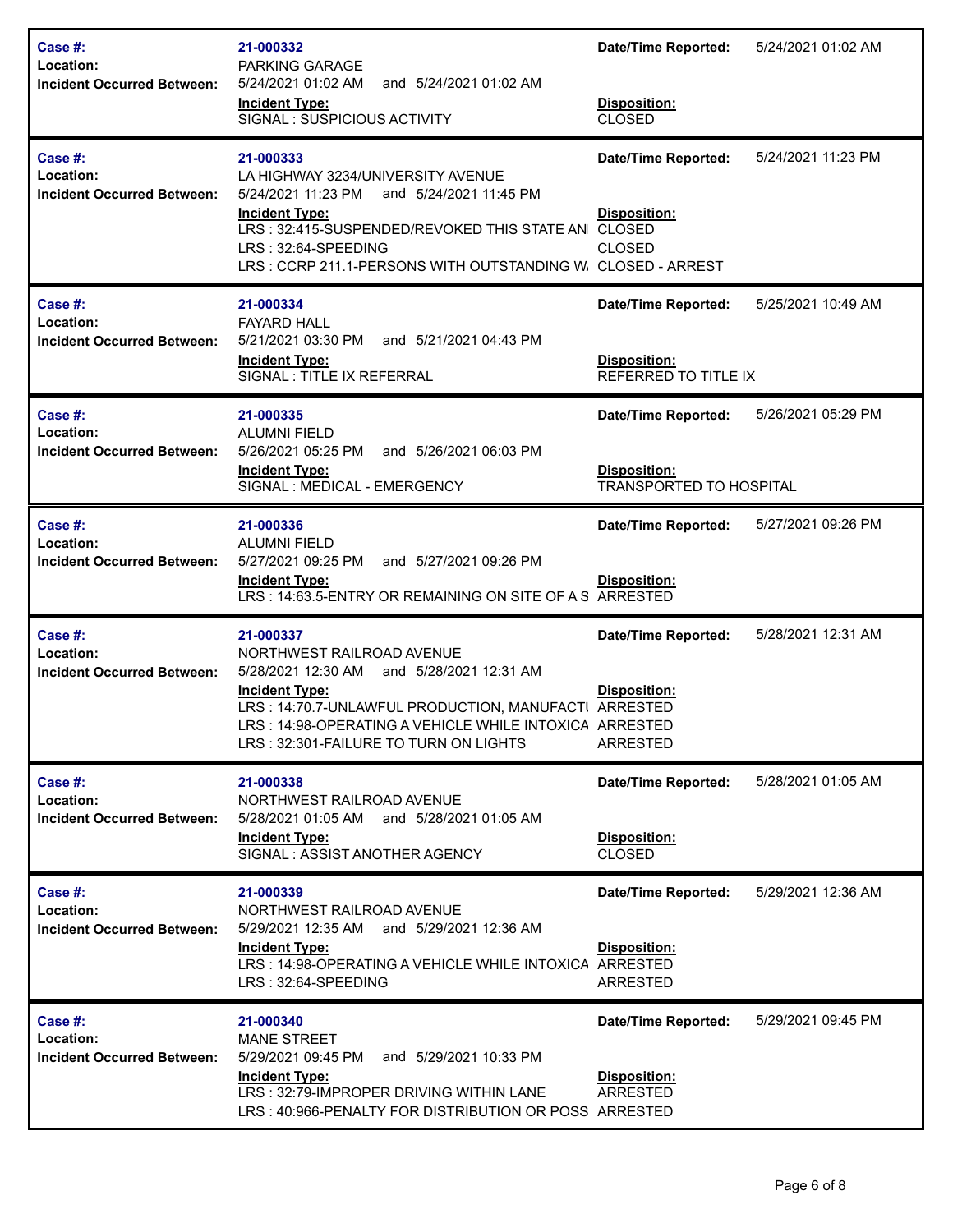| Case #:<br>Location:<br><b>Incident Occurred Between:</b> | 21-000341<br>NORTH OAK STREET<br>5/29/2021 11:32 PM<br>and 5/29/2021 11:33 PM<br><b>Incident Type:</b><br>LRS: 32:64-SPEEDING<br>LRS: CCRP 211.1-PERSONS WITH OUTSTANDING W. ARRESTED                                                                                                                                                                                                                       | <b>Date/Time Reported:</b><br>Disposition:<br><b>ARRESTED</b>                                                               | 5/29/2021 11:34 PM |
|-----------------------------------------------------------|-------------------------------------------------------------------------------------------------------------------------------------------------------------------------------------------------------------------------------------------------------------------------------------------------------------------------------------------------------------------------------------------------------------|-----------------------------------------------------------------------------------------------------------------------------|--------------------|
| Case #:<br>Location:<br><b>Incident Occurred Between:</b> | 21-000342<br>NORTH OAK STREET<br>5/30/2021 12:10 AM<br>and 5/30/2021 12:11 AM<br><b>Incident Type:</b><br>LRS: 32:52 DRIVER MUST BE LICENSED<br>LRS: 32:64-SPEEDING<br>LRS: CCRP 211.1-PERSONS WITH OUTSTANDING W. ARRESTED<br>LRS: CCRP 211.1-PERSONS WITH OUTSTANDING W. ARRESTED                                                                                                                         | <b>Date/Time Reported:</b><br>Disposition:<br><b>ARRESTED</b><br><b>ARRESTED</b>                                            | 5/30/2021 12:12 AM |
| Case #:<br>Location:<br><b>Incident Occurred Between:</b> | 21-000343<br>NORTHWEST RAILROAD AVENUE<br>and Unknown<br>Unknown<br><b>Incident Type:</b><br>SIGNAL : INFORMATIONAL                                                                                                                                                                                                                                                                                         | <b>Date/Time Reported:</b><br>Disposition:<br><b>CLOSED</b>                                                                 | 5/30/2021 12:59 AM |
| Case #:<br>Location:<br><b>Incident Occurred Between:</b> | 21-000344<br>NORTH OAK STREET<br>and Unknown<br>Unknown<br><b>Incident Type:</b><br>LRS: 21-INFORMATIONAL: COMPLAINT                                                                                                                                                                                                                                                                                        | <b>Date/Time Reported:</b><br>Disposition:<br><b>CLOSED</b>                                                                 | 5/30/2021 01:44 AM |
| Case #:<br>Location:<br><b>Incident Occurred Between:</b> | 21-000345<br>NORTH OAK STREET<br>5/30/2021 01:43 AM<br>and 5/30/2021 01:44 AM<br><b>Incident Type:</b><br>LRS: 14:98-OPERATING A VEHICLE WHILE INTOXICA ARRESTED<br>LRS: 32:65 DRAG RACING AND RACING ON PUBLIC   ARRESTED<br>LRS: 47:521 DISPLAY OF TEMPORARY REGISTRATI( ARRESTED                                                                                                                         | <b>Date/Time Reported:</b><br>Disposition:                                                                                  | 5/30/2021 01:45 AM |
| Case #:<br>Location:<br><b>Incident Occurred Between:</b> | 21-000346<br>NORTH OAK STREET<br><b>Unknown</b><br>and Unknown<br><b>Incident Type:</b><br>LRS: 21-INFORMATIONAL: COMPLAINT                                                                                                                                                                                                                                                                                 | <b>Date/Time Reported:</b><br>Disposition:<br><b>CLOSED</b>                                                                 | 5/30/2021 02:22 AM |
| Case #:<br>Location:<br><b>Incident Occurred Between:</b> | 21-000347<br>NORTHWEST RAILROAD AVENUE<br>5/28/2021 12:00 AM<br>and 5/30/2021 03:30 AM<br><b>Incident Type:</b><br>LRS: 14:67-THEFT                                                                                                                                                                                                                                                                         | <b>Date/Time Reported:</b><br>Disposition:<br>PENDING INVESTIGATION                                                         | 5/30/2021 03:31 AM |
| Case #:<br>Location:<br><b>Incident Occurred Between:</b> | 21-000348<br>NORTH OAK STREET<br>5/31/2021 05:16 PM<br>and 5/31/2021 05:17 PM<br><b>Incident Type:</b><br>LRS: 32:123-RAN STOP SIGN<br>LRS: 32:295.1-DRIVER AND PASSENGER SHALL WE/ ARRESTED<br>LRS: 32:52 DRIVER MUST BE LICENSED<br>LRS: 32:58-CARELESS OPERATION<br>LRS: 47:501-FAILURE TO REGISTER VEHICLE<br>LRS: 47:536-VIOLATION OF REGISTRATION - SWITCI ARRESTED<br>SIGNAL: WARRANT - OTHER AGENCY | <b>Date/Time Reported:</b><br>Disposition:<br><b>ARRESTED</b><br>ARRESTED<br><b>ARRESTED</b><br>ARRESTED<br><b>ARRESTED</b> | 5/31/2021 05:18 PM |